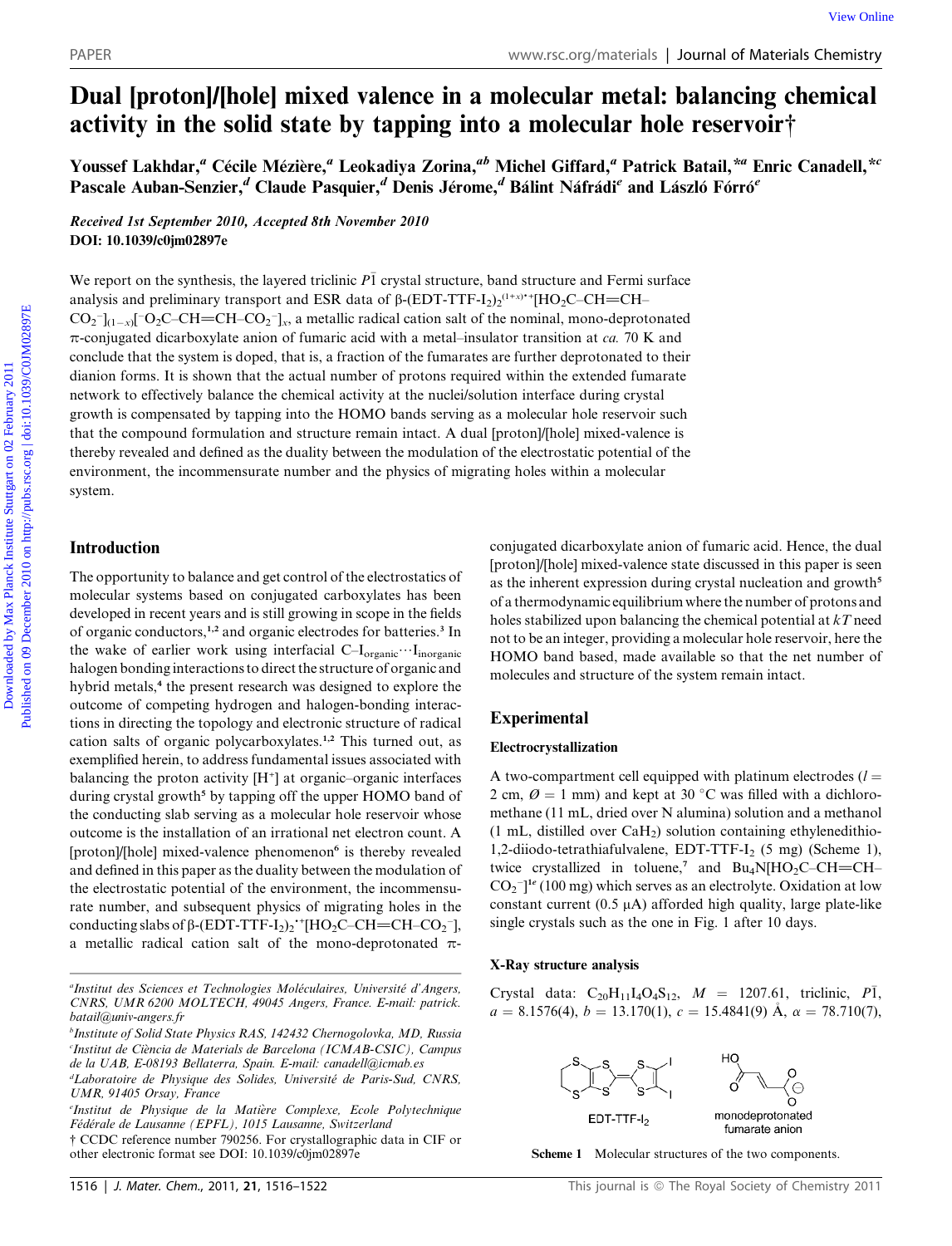

Fig. 1 A 2 mm long single crystal of  $\beta$ -(EDT-TTF-I<sub>2</sub>)<sub>2</sub>[HO<sub>2</sub>C–  $CH=CH-CO<sub>2</sub>$ ] grown by electrocrystallization.

b = 80.782(5),  $\gamma = 88.271(6)^\circ$ ,  $V = 1610.3(2)$   $\mathring{A}^3$ ,  $Z = 2$ ,  $D_{\text{calc}} =$ 2.491 g cm<sup>-3</sup>,  $\mu = 46.79$  cm<sup>-1</sup>,  $F(000) = 1134$ ,  $T = 293(2)$ K,  $2\theta_{\text{max}} = 60^{\circ}$ , reflections measured 49 416, unique reflections 9373 ( $R_{\text{int}} = 0.0373$ ), reflections with  $I > 2\sigma(I) = 6388$ , parameters refined 361,  $R_1 = 0.0270$ , w $R_2 = 0.0489$ , GOF = 1.008.

X-Ray data were collected at room temperature on a single crystal using a Bruker Nonius KappaCCD diffractometer with monochromatized Mo $K_{\alpha}$ -radiation ( $\lambda = 0.71073$  Å, graphite monochromator, combined  $\varphi/\omega$ -scan). Empirical absorption correction of experimental intensities was applied using the SADABS program.<sup>8</sup> The structure was solved by a direct method followed by Fourier syntheses and refined by a full-matrix leastsquares method in an anisotropic approximation for all nonhydrogen atoms using the SHELX-97 programs.<sup>9</sup> H-atoms were placed in idealized positions and refined using a riding model with  $U_{\text{iso}}(H)$  fixed at 1.2 $U_{\text{eq}}(C)$  and 1.5 $U_{\text{eq}}(O)$ .†

### Transport measurements

Resistivity measurements were conducted on single crystals for both in-plane and transverse (perpendicular to the plane) configurations in order to get  $\rho_{\parallel}$  and  $\rho_{\perp}$ . Gold evaporations were performed in order to improve the geometry and the quality of the contacts. Four aligned contacts were made on both sides of the platelets for in-plane resistivity measurements and two contacts on each side of the platelets for transverse resistivity measurements. Samples were cooled down to 25 K using a cryocooler. A low frequency lock-in technique was used with low ac currents, 10  $\mu$ A for  $\rho_{\parallel}$  and 1  $\mu$ A for  $\rho_{\perp}$ . When the current is injected into the plane, a large unnested voltage is measured (of the same order of the voltage associated to the normal resistance) which indicates ill-defined current lines and prevents from an accurate determination of the in-plane resistivity. Hence, the resistance  $(R_{\shortparallel})$  is plotted in Fig. 4 instead of the resistivity.

## Electronic structure

The tight-binding band structure calculations were of the extended Hückel type.<sup>10</sup> A modified Wolfsberg-Helmholtz formula was used to calculate the non-diagonal  $H_{\mu\nu}$  values.<sup>11</sup> All valence electrons were taken into account in the calculations and the basis set consisted of Slater-type orbitals of double- $\zeta$  quality for C 2s and 2p, S 3s and 3p and of single- $\zeta$  quality for H. The ionization potentials, contraction coefficients and exponents were taken from previous work.<sup>12</sup>

#### Spin susceptibility

Electron spin resonance measurements were performed on a single crystal with a commercial Bruker ELEXSYS E500 spectrometer at 9.4 GHz excitation frequency. The temperature was controlled in the 4–300 K range with an Oxford ESR900 cryostat.

# Results and discussion

Our primary intention was to try and provoke the deliberate association in the solid state (Fig. 1) of collections of two constituents (Scheme 1), namely, the radical cation EDT-TTF- $I_2$ <sup>+</sup> and the fumarate anion [HO<sub>2</sub>C–CH=CH–CO<sub>2</sub><sup>-</sup>]. Here, C-I $\cdots$ O halogen bonds and one O-H $\cdots$ O hydrogen bond (Fig. 2a), and weak  $C_{sp}H\cdots O$  hydrogen bonds, competing with  $p_{\pi}$ – $p_{\pi}$  overlap interactions between the redox cores, are expected and indeed exacted at the organic–organic interface, yielding the



Fig. 2 (a) Two C–I $\cdots$ O halogen bonds (2.736(2) and 2.896(2) Å) at the organic–organic interface and one O–H $\cdots$ O hydrogen bond (1.81 A) between the fumarate anions (discussed further in Fig. 3) are identified in  $\beta$ -(EDT-TTF-I<sub>2</sub>)<sub>2</sub><sup>+</sup>[HO<sub>2</sub>C–CH=CH–CO<sub>2</sub><sup>-</sup>]. The balance of these intermolecular interactions and  $p_{\pi}$ - $p_{\pi}$  overlap interactions between the  $\pi$ -conjugated radical cation cores yields a layered structure (b).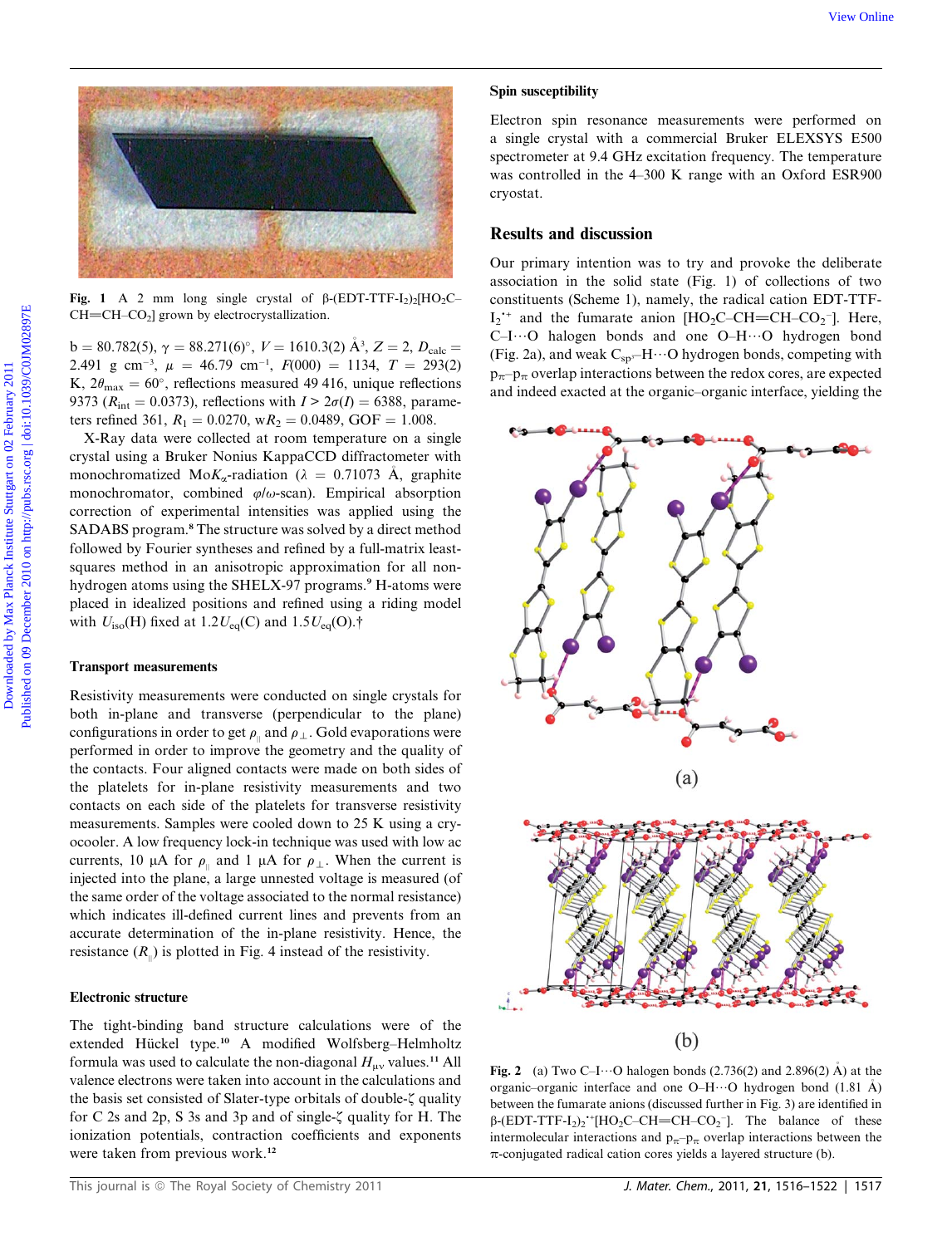layered all-organic metal,  $\beta$ -(EDT-TTF-I<sub>2</sub>)<sub>2</sub><sup>-+</sup>[HO<sub>2</sub>C–CH=CH–  $CO_2$ <sup>-</sup>] where three such interactions are satisfied, as exemplified in Fig. 2b. Note also that, from the viewpoint of the dense, twodimensional pattern of association of the fumaric acid units in the solid state<sup>13</sup> shown in Fig. 3b, the fumarate anions are farther apart in the direction transverse to the O–H $\cdots$ O hydrogen bonded strings in  $\beta$ -(EDT-TTF-I<sub>2</sub>)<sub>2</sub>[HO<sub>2</sub>C–CH=CH–CO<sub>2</sub>] (Fig. 3a).

The asymmetric unit of the triclinic  $P\bar{1}$  lattice contains two independent EDT-TTF-I<sub>2</sub>  $\pi$ -donor molecules and one fumarate anion, both in general positions. The structure refinement leaves no ambiguity as to which is the carboxylic acid or carboxylate end group location in the latter as the proton is unambiguously assigned to the neutral –COOH group with  $C=O$  and  $C-O(H)$ bonds equal to 1.199(3) and 1.320(3) A, respectively. Conversely, the negative charge of –COO<sup>-</sup> ion is shared between both oxygen atoms, smoothing out the difference in their C–O bond lengths to 1.246(3) and 1.265(3) A. Note also that the inner  $C = C$  bond lengths in the TTF cores of EDT-TTF- $I_2$  are practically identical at 1.363(3) and 1.361(3) A. The  $\beta$ -type conducting layer topology is described further in the section concerning the  $HOMO \cdots$ HOMO interactions.

# Metallic character for both the in-plane resistance,  $\rho_{\mu}$ , and the transverse resistivity,  $\rho_{\perp}$

Both in-plane resistance and transverse resistivity of  $\beta$ -(EDT-TTF-I<sub>2</sub>)<sub>2</sub>[HO<sub>2</sub>C–CH=CH–CO<sub>2</sub>] show metallic behaviour down



Fig. 3 (a) The hydrogen bonded strings of fumarate anions are farther apart in the lattice in  $\beta$ -(EDT-TTF-I<sub>2</sub>)<sub>2</sub>[HO<sub>2</sub>C–CH=CH–CO<sub>2</sub>], spread out so as to answer the demand of the  $C-I\cdots O$  halogen bonds, thereby preventing the formation of the transverse C–H $\cdots$ O, 2.38 Å, hydrogen bonds which, in addition to classical carboxylic acid O–H $\cdots$ O, 2.00 Å hydrogen bond dimers, stabilize the two-dimensional lattice in  $HO_2C CH=CH-CO<sub>2</sub>H$ , the pure acid crystal form is shown in (b).

to 70–80 K where the system becomes localized (Fig. 4). At room temperature, the transverse resistivity amounts to 50  $\Omega$  cm and the in-plane resistivity would be 10 m $\Omega$  cm providing the unnested voltage was not taken into account.

# Nature of the  $HOMO \cdots HOMO$  interactions

As shown in Fig. 5 the repeat unit of the donor layers in  $\beta$ -(EDT-TTF-I<sub>2</sub>)<sub>2</sub>[HO<sub>2</sub>C–CH=CH–CO<sub>2</sub>] contains four donors of two different types (A and B) which make stacks of the  $\cdots$ A–A–B–B–  $A-A \cdots$  type. The donor layers are built from such parallel stacks running along the  $(a + b)$  direction. There are three different types of donor $\cdots$ donor interactions within the stacks (noted I to III in Fig. 5) and five different types of donor $\cdots$ donor interactions between the stacks (noted IV to VIII in Fig. 5). To analyze the relationship between the crystal and band structures of this system we have evaluated the strength of the eight different HOMO···HOMO interaction energies<sup>14</sup> ( $\beta$ ) in the donor layers. The calculated  $\beta_{\text{HOMO-HOMO}}$  values are reported in Table 1.

The central  $C=C$  bond lengths for A and B are very similar and, as expected, the HOMO energies of the two donors are very close ( $\Delta \approx 0.02$  eV). The three intrastack interactions are remarkably similar and quite strong. The similarity in both HOMO energies and strength of the intrastack interactions as well as in interplanar separations between adjacent radical cations along the stack  $(3.51(2), 3.52(2)$  and  $3.53(1)$  A for I, II and III, respectively) qualifies the stacks along  $(a + b)$  as almost uniform, as far as the  $HOMO \cdots HOMO$  interactions are concerned, despite the fact that structurally they are not. Although non-negligible, the five interstack interactions are one order of magnitude weaker. Note, however, that there are eight of them per repeat unit so that the effective interstacks interaction is smaller than the intrastack ones but quite sizeable. Consequently, as far as the HOMO $\cdots$ HOMO interactions (*i.e.*, those determining the transport properties of the system) are concerned, these layers should be described as a series of interacting almost uniform chains along the  $(a + b)$  direction. by enal altergarms meial,  $\beta$ (11911-1717-1<sub>23</sub>) '[HO<sub>2</sub>C CH=CH as 70 30 K where the system hexonical fig. 4). At ever<br>
Do .) Published on 2011 Published on 2011 Published on 2012 and alternative Studies of the formula co

# A molecular hole reservoir

The calculated band structure near the Fermi level is shown in Fig. 6. Since the repeat unit contains four donors, this band



Fig. 4 Temperature dependence of the in-plane resistance  $(R_{\shortparallel})$ , left scale) and transverse resistivity ( $\rho_{\perp}$ , right scale) of  $\beta$ -(EDT-TTF-I<sub>2</sub>)<sub>2</sub>[HO<sub>2</sub>C–  $CH=CH-CO<sub>2</sub>$ ] at ambient pressure.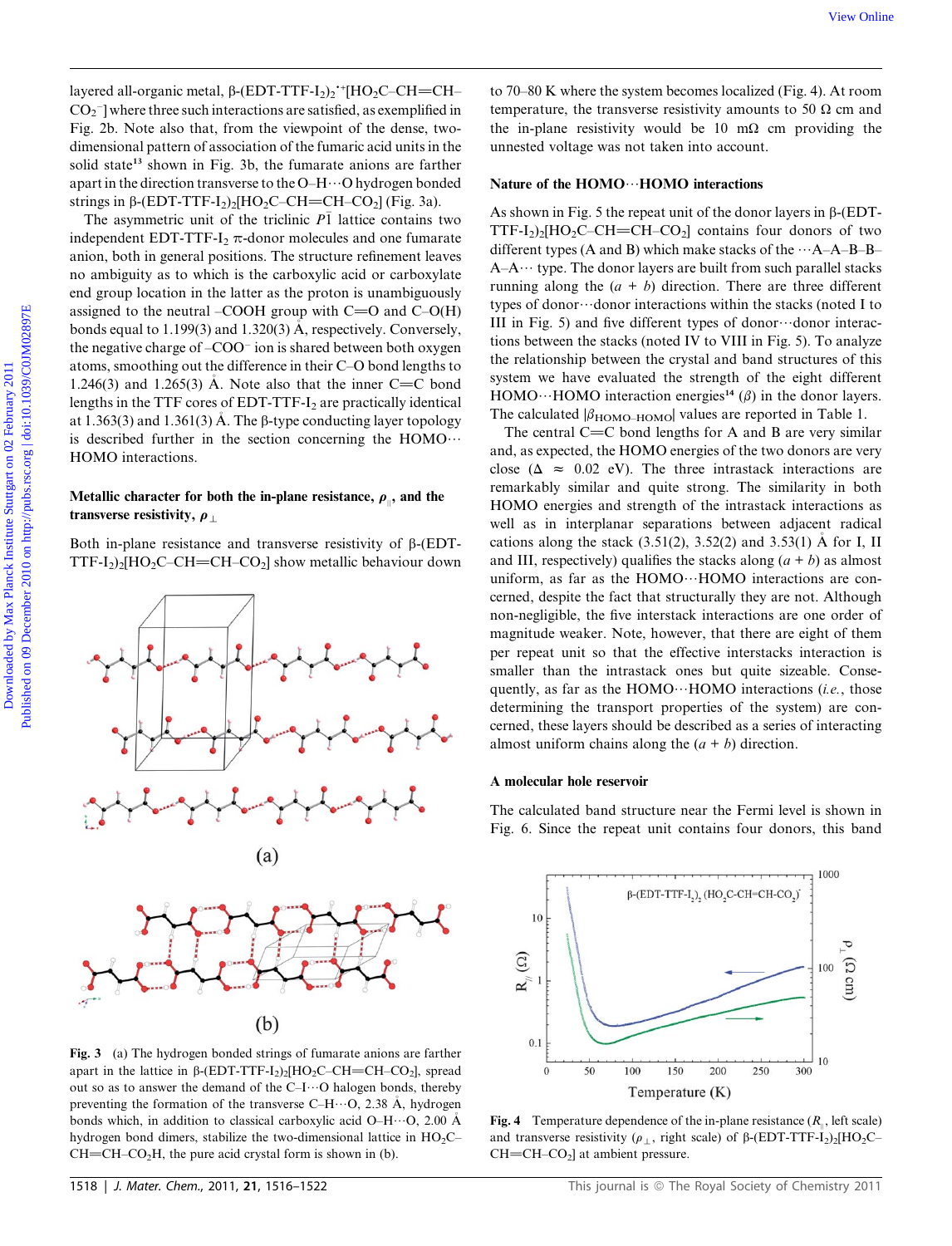

Fig. 5 Donor layer in  $\beta$ -(EDT-TTF-I<sub>2</sub>)<sub>2</sub>[HO<sub>2</sub>C–CH=CH–CO<sub>2</sub>] where the different types of donor $\cdots$ donor interactions are labeled and whose calculated values are available in Table 1.

**Table 1** Calculated values of the  $|\beta_{\text{HOMO-HOMO}}|$  (eV) for the different donor...donor interactions in the donor layers of  $\beta$ -(EDT-TTF- $I_2$ )<sub>2</sub>[HO<sub>2</sub>C–CH=CH–CO<sub>2</sub>]

| Interaction (type) | $\beta_{\text{HOMO-HOMO}}$ |
|--------------------|----------------------------|
| I $(A-A)$          | 0.4015                     |
| II $(A-B)$         | 0.3809                     |
| III $(B-B)$        | 0.3901                     |
| IV $(A-A)$         | 0.0178                     |
| $V(A-B)$           | 0.0501                     |
| $VI(A-B)$          | 0.0320                     |
| VII $(A-B)$        | 0.0555                     |
| VIII $(B-B)$       | 0.0213                     |
|                    |                            |

structure contains four bands almost exclusively built from the HOMOs of the four donors. Assuming the fumarate to be in its nominal, monoanionic monodeprotonated form, there should be two holes in the bands of Fig. 6. Note that the upper two bands are separated by a small band gap. We have verified that this band gap does not close inside the Brillouin zone so that the upper band should be completely empty and the system should be a small band gap semiconductor yet it is metallic (Fig. 4). The only alternative is to conclude that the system is doped instead, that is, a fraction of the fumarates are further deprotonated to their dianion forms, as schematized in Scheme 2. Hence, the novel formulation,  $\beta$ -(EDT-TTF-I<sub>2</sub>)<sub>2</sub><sup>(1+x)</sup><sup>+</sup>+[HO<sub>2</sub>C–CH=CH–  $CO_2^-$ <sub>1(1-x)</sub>[<sup>-</sup>O<sub>2</sub>C–CH=CH–CO<sub>2</sub><sup>-</sup>]<sub>x</sub>. With a fraction x of the anions being stabilized in the lattice as dianions, holes are created in the quite dispersive second highest band, that is, out of the large collection of overlapping radical cation core HOMOs in the direct space, the hole reservoir in the crystal, thereby leading to a typical metallic behavior. Hence, balancing chemical activity at



Fig. 6 Calculated band structure near the Fermi level for the donor layers of  $\beta$ -(EDT-TTF-I<sub>2</sub>)<sub>2</sub>[HO<sub>2</sub>C–CH=CH–CO<sub>2</sub>], where  $\Gamma = (0, 0)$ ,  $X =$  $(a*/2, 0), Y = (0, b*/2)$   $M = (a*/2, b*/2)$  and  $S = (-a*/2, b*/2)$ , respectively.



Scheme 2 Small amounts of random proton vacancies stabilised during crystal growth within the fumarate slab yield an irrational slab net negative charge.

the organic-organic interface during crystal growth<sup>5</sup> ultimately correlates with incommensurate band fillings, a consequence of an inherent dual [proton]/[hole] mixed valence.

# Duality: the physics allows to measure the number of holes, hence x

Shown in Fig. 7a and b are the calculated Fermi surfaces when the Fermi level was arbitrarily lowered by 0.05 and 0.09 eV with respect to the top of the second upper band, respectively. These values correspond to an average number of extra holes of 0.097 and 0.162 per donor, i.e. 19.4% and 32.5% of the anions should be dianions, respectively. These Fermi surfaces are made of parallel warped lines, which are very well nested by a vector  $q$  (see Fig. 7). Therefore, a structural modulation with wave vector  $q$ would be expected to completely destroy these Fermi surfaces and the resistivity vs. temperature curve would exhibit a metal to insulator transition,<sup>15</sup> as indeed observed. Such type of behavior is kept up to Fermi level lowerings corresponding to approximately 50% of the anions being dianions. Consequently, these model calculations clearly show that for any reasonable fraction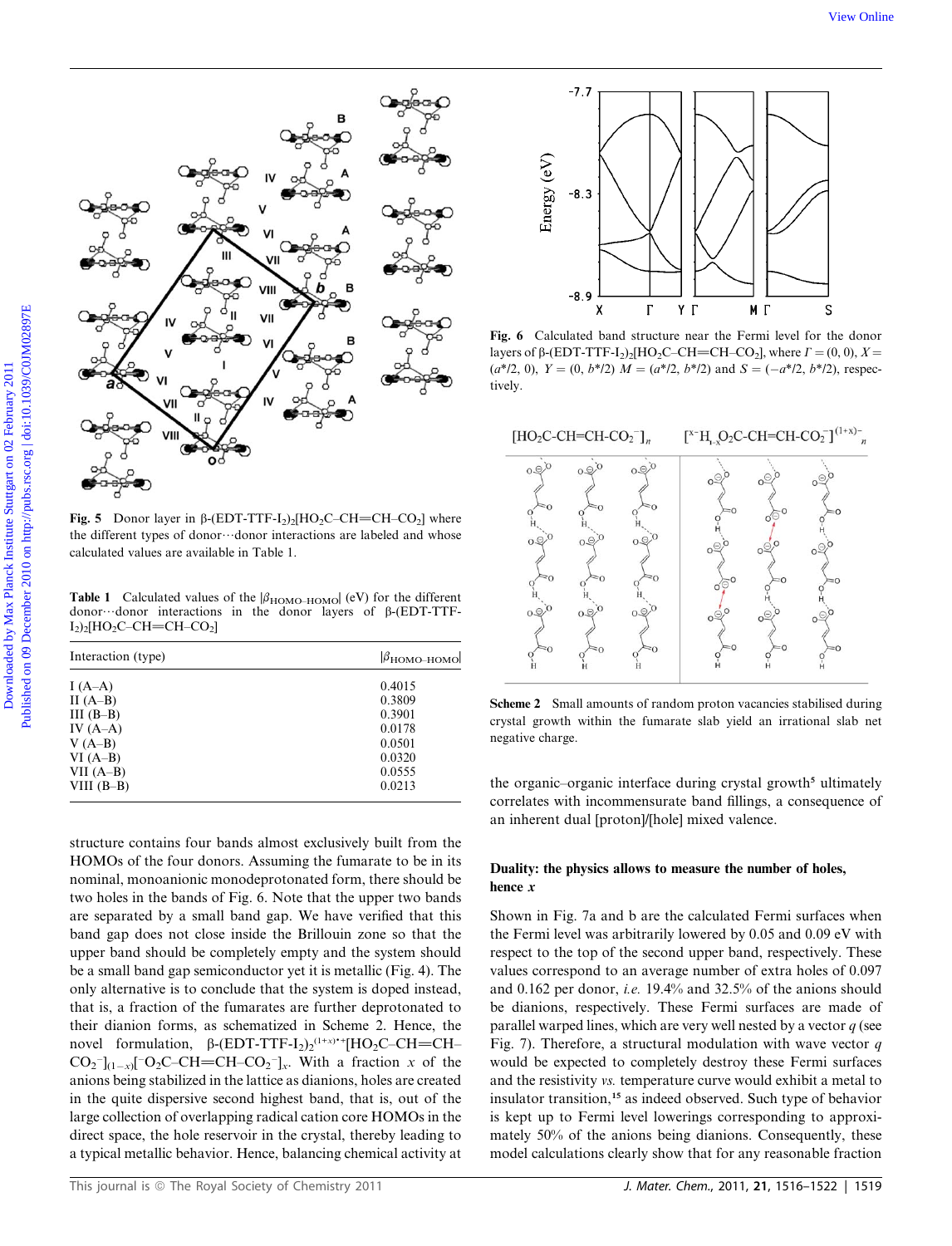

Fig. 7 Calculated Fermi surfaces for the donor layers of  $\beta$ -(EDT-TTF- $I_2$ )<sub>2</sub>[HO<sub>2</sub>C–CH=CH–CO<sub>2</sub>] when the Fermi level was lowered by 0.05 (a) and 0.09 eV (b) with respect to the top of the second upper band in Fig. 6, respectively. This corresponds to the existence of 0.097 and 0.162 additional holes per donor, respectively.

of dianions in the lattice this salt should be a pseudo-one dimensional (pseudo-1D) metal undergoing a low temperature metal to insulator transition associated with a structural modulation with  $q$  wave vector.

What is the physical meaning of these results? It may be difficult to recognize the occurrence of a pseudo-1D band in the band structure of Fig. 6 simply because the repeat vectors of the layer are both interstack vectors. However, things become simpler when realizing, as shown in Fig. 8, that the stacks of Fig. 5 run along the  $(a + b)$  diagonal direction, which coincides with the  $(a^* + b^*)$  diagonal direction in Fig. 8. In other words, the Fermi surface contains warped lines in a direction perpendicular to  $(a + b)$ , which is the direction of the strongly interacting almost uniform stacks of HOMOs. These lines are considerably warped because, as mentioned before, the interstack interactions are weaker than the intrastack ones yet they are quite sizeable. The nesting vector  $q$  is a vector in the direction of the stacks, which is a diagonal direction. Thus, the modulation associated with the metal to insulator transition should increase the periodicity in the stacks direction. Let us note that the ratio between the length of the  $q$  vector and half the length of the diagonal in the stacks direction of the 2D primitive zone (*i.e.*  $\Gamma \rightarrow M$  in Fig. 6) must be very close to the ratio between the number of dianions and the total number of anions in the lattice. Thus, future work will include an X-ray diffuse scattering study using synchrotron radiation as it would be very useful in testing our proposal concerning the conducting properties of this salt and, if the mechanism was confirmed, in giving an indication of the proportion of dianions in the lattice.

The spin susceptibility measured on a single crystal from the integrated ESR line (Fig. 9a) shows strong temperature dependence like most 1D organic conductors (e.g. TTF–TCNQ). In the



Fig. 8 The nesting vector stretches along  $[a^*, b^*]$ , as exemplified in Fig. 7; this projection down [110] complements Fig. 5 in showing that the CDW runs exactly along the stacks in direct space.

high-temperature metallic phase the susceptibility is slowly decreasing at decreasing temperature. Below the metal–insulator transition the itinerant susceptibility falls exponentially. The good resolution of this transition in  $\chi$  is precluded by about 5% of impurities, which are dominating the low temperature Curie-like ESR spectrum. Furthermore, the temperature dependence of the ESR line width (Fig. 9b) gives further insight into the dimensionality of the high temperature Q1D metallic phase although it is also complicated due to impurities similarly to the case of  $\chi$ . Unlike the case of TTF–TCNQ, where the ESR line width is increasing towards low temperatures, the signature of a very weak transverse coupling,<sup>15b</sup> the temperature dependence of the line width shown in Fig. 9b supports the existence of a spin relaxation mechanism provided by the modulation of the spin orbit coupling in a conductor far from one dimensionality. The very broad line width of 400 G in the high temperature regime (Fig. 9b) is an additional support for a strong spin–orbit interaction (probably due to the overlap of the wave-function of conduction electrons with iodine atoms), and an almost two dimensional electronic structure. Such a feature is in good agreement with the finding of a strong transverse coupling in the calculation of the electronic structure.

Nevertheless the fast drop of the line width below  $T = 80$  K, e.g. below the metal–insulator transition, provides additional evidence to the disappearance of the conduction electron susceptibility. This behavior is similar to the findings on other Q-1D metals<sup>16</sup> with nonmagnetic CDW ground state.

# **Conclusions**

The primary, seminal lesson learned from this study is that the actual number of protons required within the extended fumarate network to effectively balance the chemical activity at the nuclei/ solution interface during crystal growth needs not to be an integer since any amount of proton vacancies stabilized at  $kT$  is readily compensated, not by adjusting the number of components (driving the formation of polytypes or non-stoichiometric phases, for instance) but, rather, by tapping into a molecular hole reservoir, keeping the net number of molecules constant and the structure intact. A remarkable outcome is the installment of incommensurate band fillings, a very desirable prospect, as strategies for the control of the electronic band structure and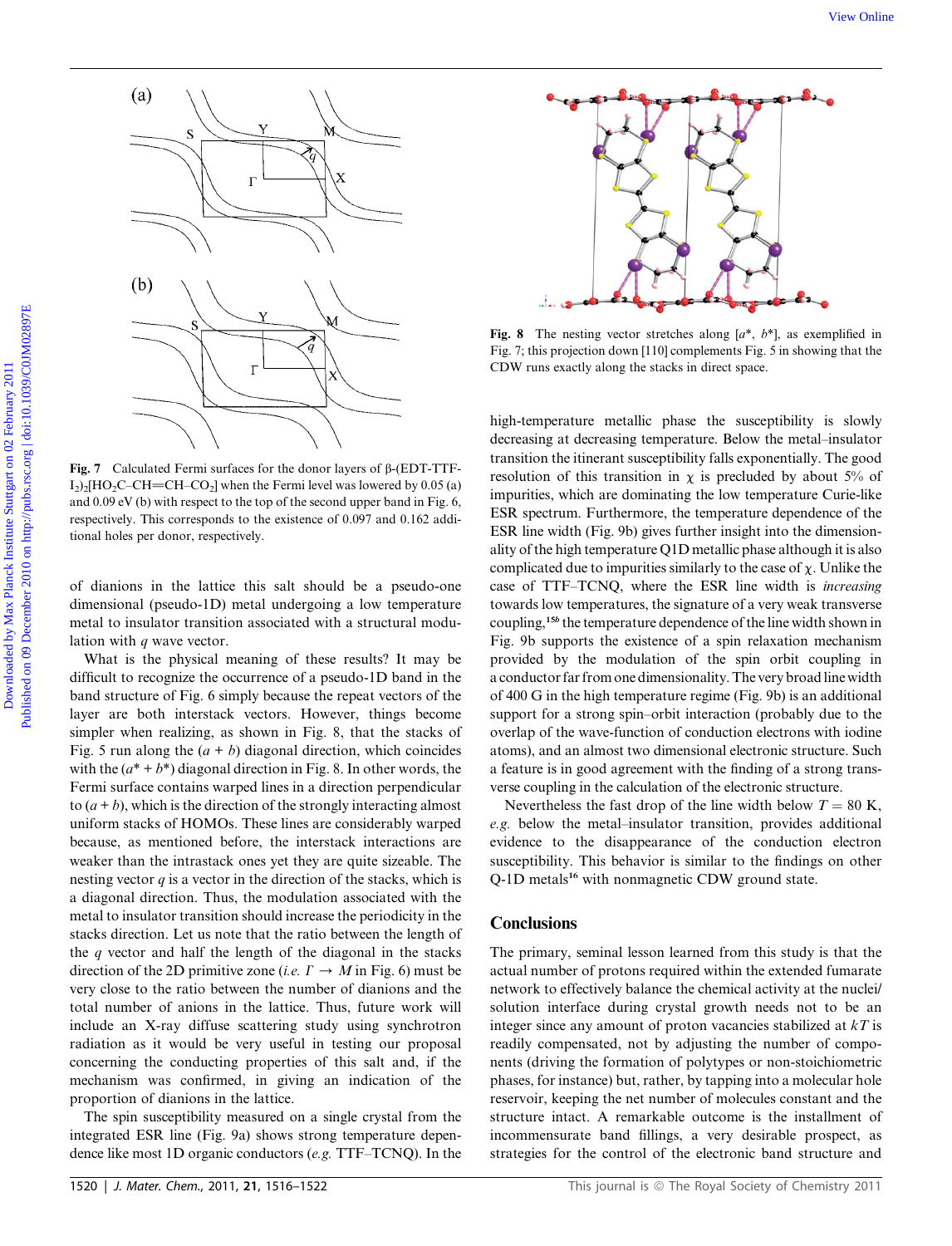

Fig. 9 a) Temperature dependence of the spin susceptibility measured by ESR. The straight line is a guide to the eye. (b) Temperature dependence of the ESR line width.

band filling by chemical means in molecular metals are much needed<sup>17</sup> in order to meet expectations formulated in the context of recent progress in the physics of strongly correlated systems in low dimension.<sup>18</sup>

Because of the particular Fermi surface topology of  $\beta$ -(EDT- $TTF-I_2)_2^{(1+x)*}$ [HO<sub>2</sub>C–CH=CH–CO<sub>2</sub><sup>-</sup>]<sub>(1-x)</sub>[(O<sub>2</sub>C–CH=CH–  $CO<sub>2</sub>$ )<sup>2-</sup>]<sub>x</sub>, there is a duality between the chemical activity and the modulus of the nesting vector which itself scales up with the net amount of proton vacancies. That is, there is a direct correlation between the chemical activity at the organic cation/organic anion interface (electrostatics) and the low dimensional physics of the system (CDW/metal–insulator transition).

A dual [proton]/[hole] mixed-valence is thereby revealed and defined as the duality between the modulation of the electrostatic potential of the environment, the incommensurate number and the physics of migrating holes within a molecular system. This unprecedented dual approach is currently developed further for the experimental determination of  $x$  by using the large single crystals made available (Fig. 1) to apply methodologies of low dimensional condensed matter physics, like the exploration of Fermi surface topologies by diffuse scattering<sup>19</sup> and magnetoresistance experiments<sup>20</sup> with the objective to directly deliver the amount of proton vacancies.

# Acknowledgements

This work was supported by the French National Research Agency, ANR Project CHIRASYM 2005-08 (NT05-2 42710), the CNRS and the Spanish Ministerio de Educación y Ciencia (Projects FIS2009-1271-C04-03 and CSD 2007-00041). We thank the CNRS for an associated researcher position to LZ.

## References

- 1 (a) P. Kathirgamanathan, S. A. Mucklejohn and D. R. Rosseinsky, J. Chem. Soc., Chem. Commun., 1979, 86–87; (b) M. Giffard,
	- A. Riou, G. Mabon, N. Mercier, P. Molinie and T. Phap Nguyen,
	- J. Mater. Chem., 1999, 9, 851–853; (c) N. Mercier, M. Giffard,
	- G. Pilet, M. Allain, P. Hudhomme, G. Mabon, E. Levillain,

A. Gorgues and A. Riou, J. Chem. Soc., Chem. Commun., 2001, 2722; (d) U. Geiser and J. A. Schlueter, Chem. Rev., 2004, 104, 5203–5241; (e) Y. Lakhdar, A. El-Ghayoury, L. Zorina, N. Mercier, M. Allain, C. Mézière, P. Auban-Senzier, P. Batail and M. Giffard, Eur. J. Inorg. Chem., 2010, 3338–3342.

- 2 A. El-Ghayoury, C. Mézière, S. Simonov, L. Zorina, M. Cobián, E. Canadell, C. Rovira, B. Náfrádi, B. Sipos, L. Forró and P. Batail, Chem.–Eur. J., 2010, DOI: 10.1002/chem.201001875.
- 3 (a) M. Armand, S. Grugeon, H. Vezin, S. Laruelle, P. Ribiere, Poizot and J.-M. Tarascon, Nat. Mater., 2009, 8, 120-125; (b) W. Walker, S. Grugeon, O. Mentre, S. Laruelle, J.-M. Tarascon and F. Wudl, J. Am. Chem. Soc., 2010, 132, 6517–6523.
- 4 (a) T. Devic, M. Evain, Y. Moëlo, E. Canadell, P. Auban-Senzier, M. Fourmigué and P. Batail, J. Am. Chem. Soc., 2003, 125, 3295-3301; (b) T. Devic, E. Canadell, P. Auban-Senzier and P. Batail, J. Mater. Chem., 2004, 14, 135-137; (c) M. Fourmigué and P. Batail, Chem. Rev., 2004, 104, 5379–5418; (d) A. Ranganathan, A. El-Ghayouri, C. Mézière, E. Harte, R. Clérac and P. Batail, Chem. Commun., 2006, 2878–2880; (e) A.-L. Barres, A. El-Ghayouri, L. V. Zorina, E. Canadell, P. Auban-Senzier and P. Batail, Chem. Commun., 2008, 2194–2196.
- 5 P. Gilli, L. Pretto, V. Bertolasi and G. Gilli, Acc. Chem. Res., 2009, 42, 33–44.
- 6 Coupled electron–proton transfer issues in hydrogen-bonded TTF and TCNQ charge transfer complexes have been addressed earlier(a) T. Akutagawa, G. Saito, H. Yamochi, M. Kusunoki and K. Sakaguchi, Synth. Met., 1995, 69, 591; (b) T. Itoh, H. Kitagawa, T. Mitani and K. Nakasuji, Chem. Lett., 1995, 41–42; (c) T. Murata, Y. Morita, Y. Yakiyama, K. Fukui, H. Yamochi, G. Saito and K. Nakasuji, J. Am. Chem. Soc., 2007, 129, 10837– 10846; (d) J. C. Wu, N. Dupont, S.-X. Liu, A. Neels, A. Hauser and S. Decurtins, Chem.–Asian J., 2009, 4, 392–399.
- 7 B. Domercq, T. Devic, M. Fourmigue, P. Auban-Senzier and E. Canadell, J. Mater. Chem., 2001, 11, 1570–1575.
- 8 G. M. Sheldrick, SADABS—Bruker Nonius Area Detector Scaling and Absorption Correction—V2.10, 2003.
- 9 G. M. Sheldrick, Acta Crystallogr., Sect. A: Found. Crystallogr., 2008, 64, 112–122.
- 10 M.-H. Whangbo and R. Hoffmann, J. Am. Chem. Soc., 1978, 100, 6093–6098.
- 11 J. H. Ammeter, H.-B. Bürgi, J. Thibeault and R. Hoffmann, J. Am. Chem. Soc., 1978, 100, 3686–3692.
- 12 A. Pénicaud, K. Boubekeur, P. Batail, E. Canadell, P. Auban-Senzier and D. Jérome, J. Am. Chem. Soc., 1993, 115, 4101-4112.
- 13 A. L. Bednowitz and B. Post, Acta Crystallogr., 1966, 21, 566.
- 14 M.-H. Whangbo, J. M. Williams, P. C. W. Leung, M. A. Beno, T. J. Emge and H. H. Wang, Inorg. Chem., 1985, 24, 3500–3502.